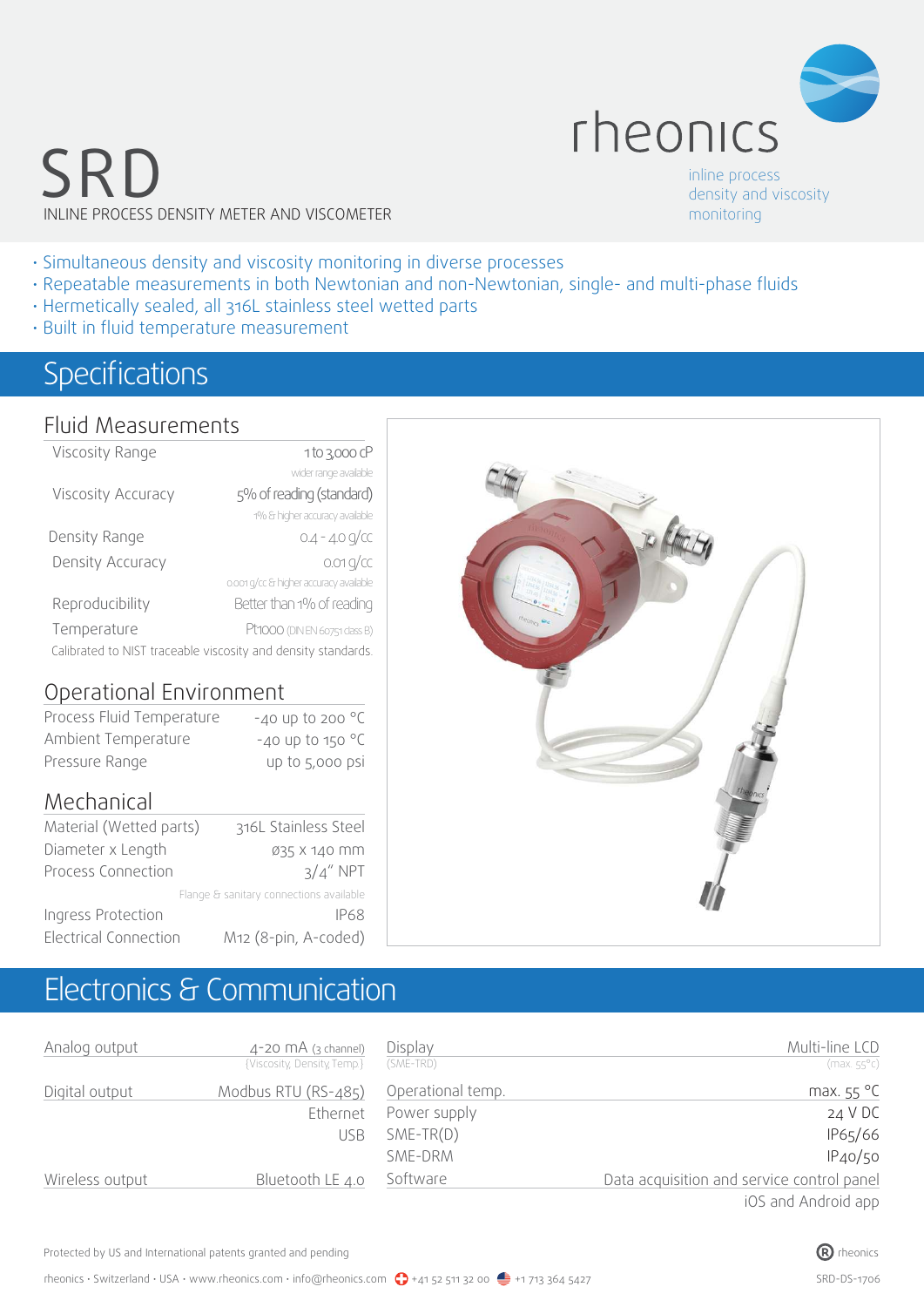

# Operating principle

The rheonics SRD measures viscosity and density by means of a torsional resonator, the finned end of which is immersed in the fluid under test. The more viscous the fluid, the higher the mechanical damping of the resonator, and the denser the fluid, the lower its resonant frequency. From the damping and resonant frequency, the density and viscosity may be calculated by means of rheonics' proprietary algorithms. Thanks to rheonics' symmetric resonator design (US patent number 9267872), the transducer is isolated from the fluid in a hermetically sealed capsule, while maintaining excellent mechanical isolation from the sensor's mounting. Damping and resonant frequency are measured by the rheonics sensing and evaluation electronics (US patent number 8291750). Based on rheonics' proven gated phase-locked loop technology, the electronics unit offers stable and repeatable, high-accuracy readings over the full range of specified temperatures and fluid properties.



# **Application**

## Metering and Interface detection

- Highly accurate and reliable density measurement
- Interface detection to recognize product change

## Blending and Batching

• Real-time molar ratio control in chemical reactions through continuous concentration measurement

## Biofuels and Petroleum

• In Biofuel production monitor density to distinguish between raw materials and separated products • In refinery distillation column, differentiate fractions

based on density and viscosity - between gasoline, diesel, lubricant and marine fuel

• Continuous measurement - eliminate manual sampling and laboratory time

• Inspect quality of end product at refinery, gas station, in aeroplane and on ship

• Small form factor for direct installation in flow lines

## Beverages and Dairy

- Concentration monitoring in soft drink blending
- Continuous sugar concentration read-out in fermentation
- Measure wort density in beer brewing
- Density monitoring across the dairy production process



## Other applications:

- Continuous electrolyte density check in battery
- Adapt process to variable raw material quality (eg. due to stratification in tanks) by
- monitoring density and viscosity of the raw material in real-time
- Measure concentration of lime slurry (calcium hydroxide)
- Ink and coating density and viscosity monitoring for equipment control and QA
- Lubricant density and viscosity monitoring
- Fuel consumption (density) and quality (density, viscosity) monitoring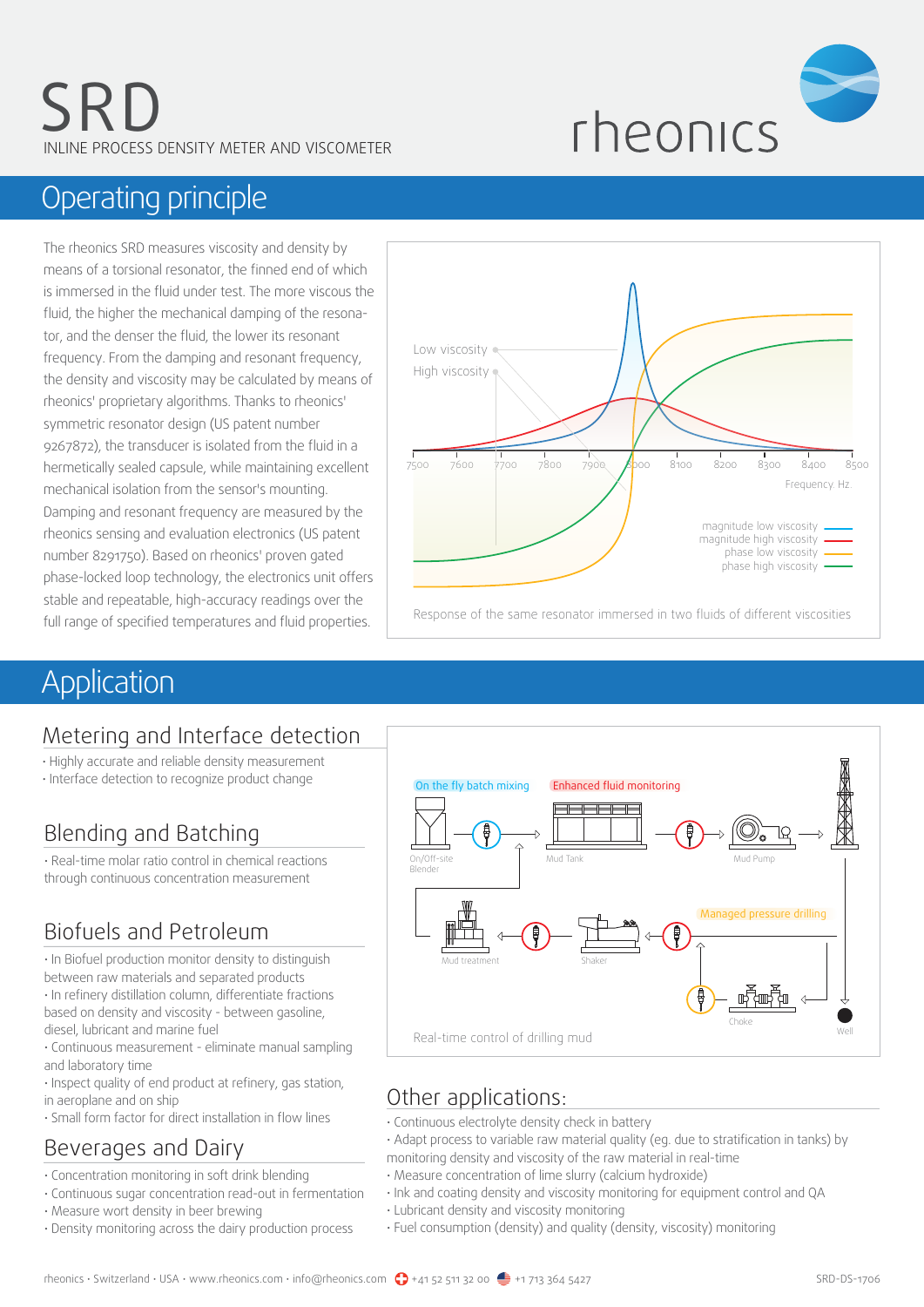

# Mechanical & Electrical



## Mounting



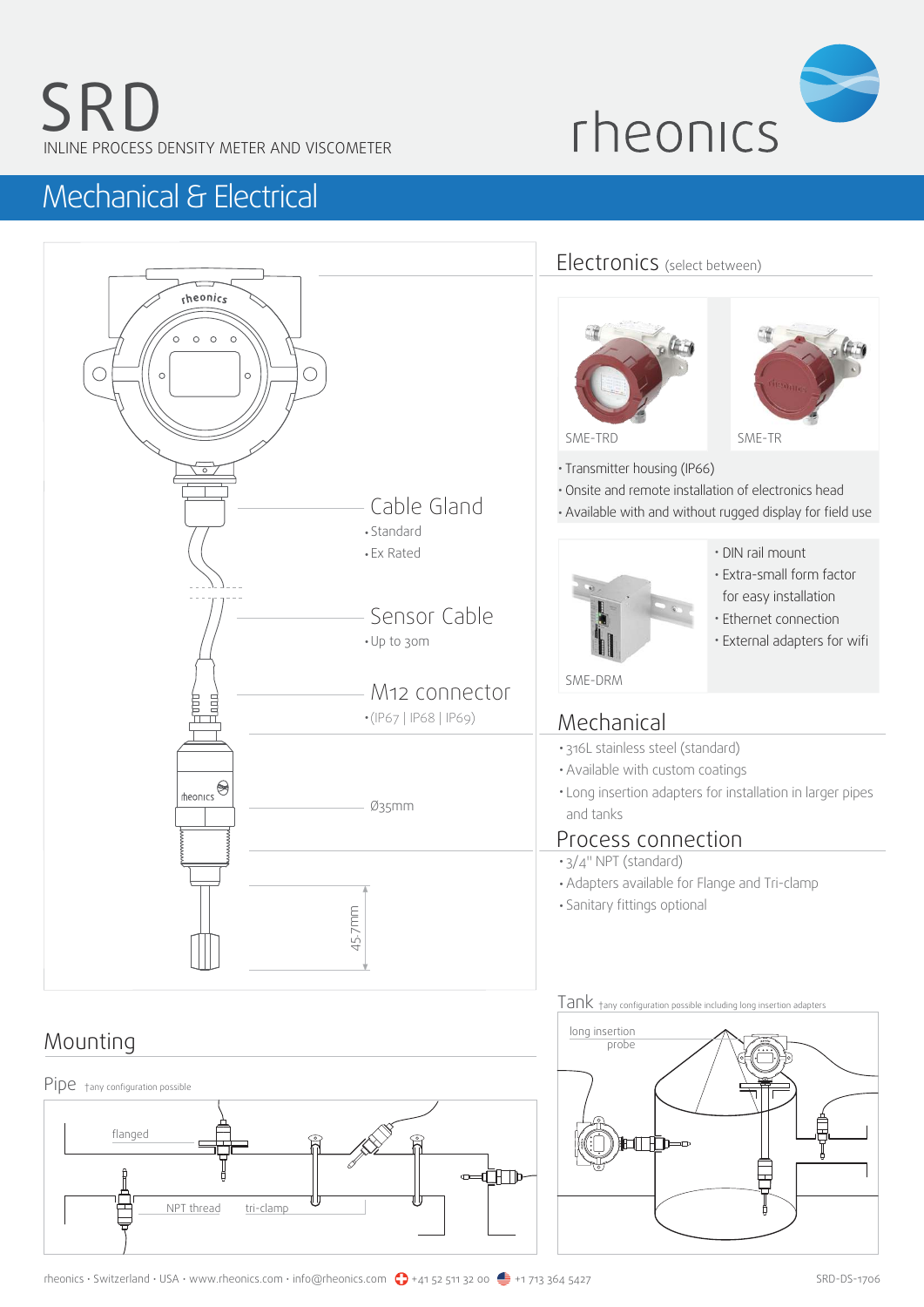

# SRD INLINE PROCESS DENSITY METER AND VISCOMETER

inline process density and viscosity monitoring

# Electronics installation



# **Dimensions**

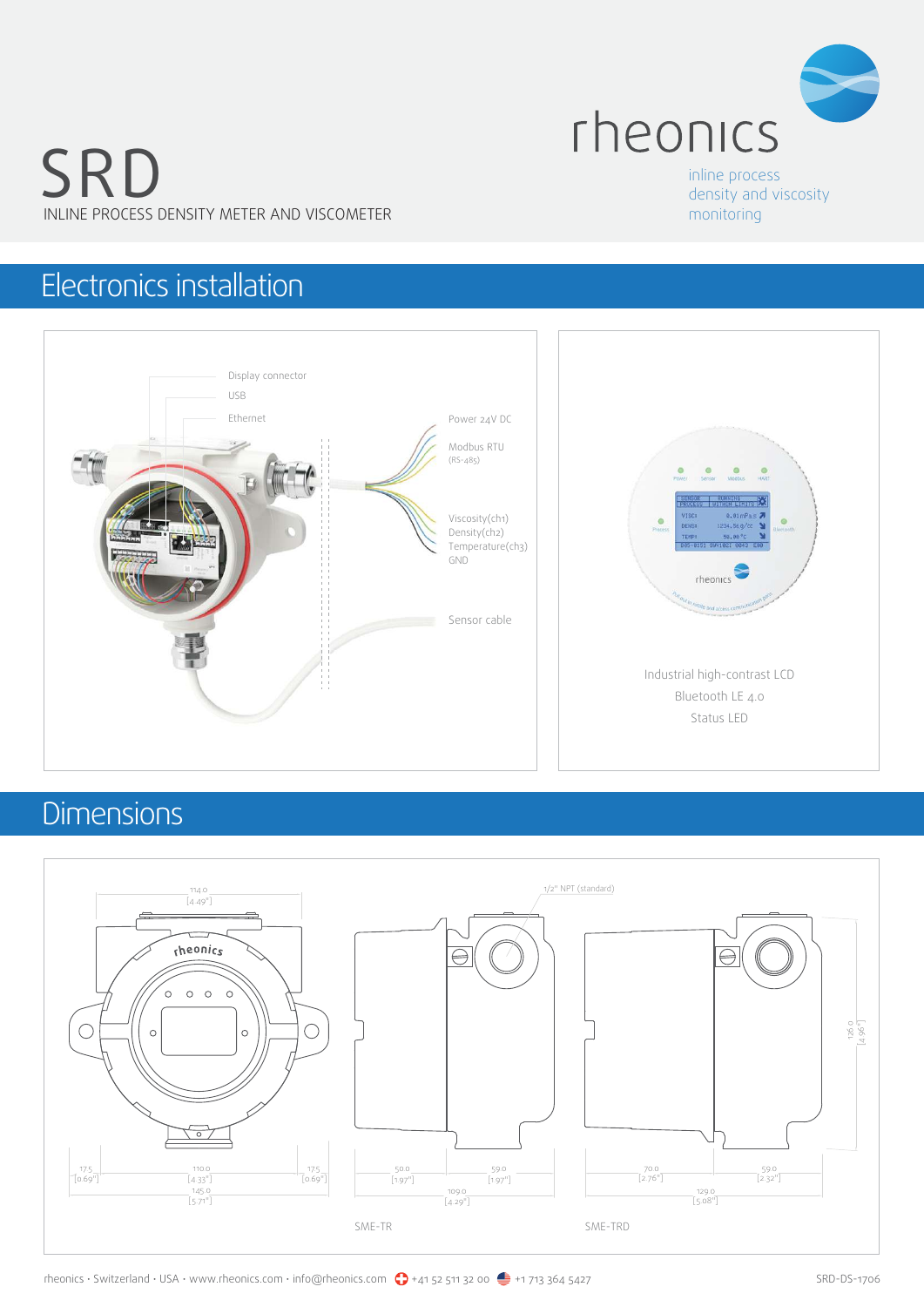

# SRD INLINE PROCESS DENSITY METER AND VISCOMETER

#### inline process density and viscosity monitoring

## SRD dimensions



## **Software**



## rheonics Application PC Data Acquisition & Analysis